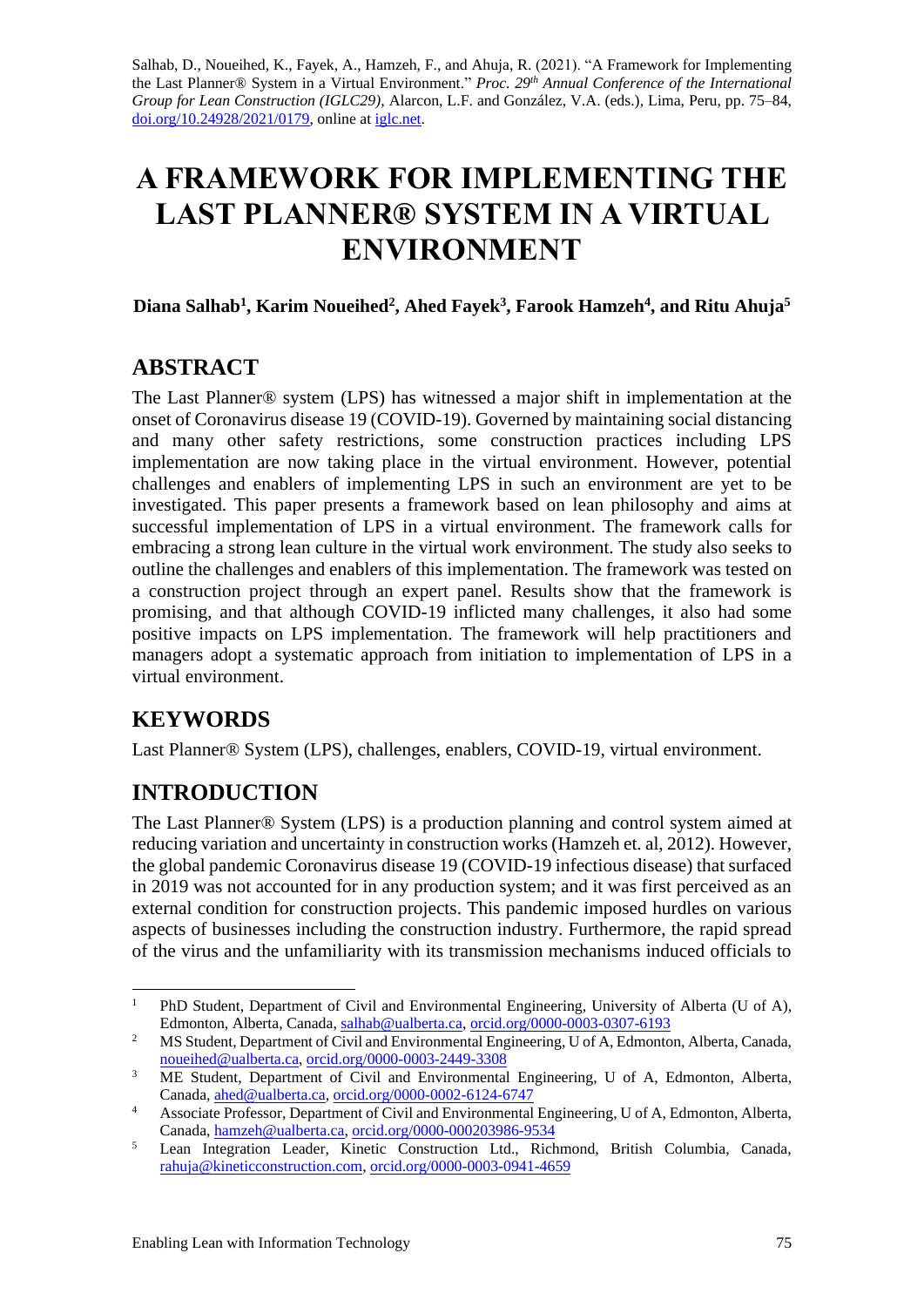issue restrictions such as limited person to person contact (Parr et. al, 2021). This led to the online communication platforms replacing the face-to-face meetings.

Knowing that the human workforce is at the base of designing and making in construction projects, the construction industry is facing many challenges to adapt to the new work conditions imposed by the current circumstances. Indeed, construction projects are achieved by the collaborative efforts of engineers, general contractors and trades, managers, workers, foreman, suppliers, etc. Particularly, the pillars of the LPS are planning work in greater details, developing the plans with the people who will perform the work, identifying and removing constraints ahead of time, making reliable promises, and learning from failures (Hamzeh et. al, 2012). Proper implementation of the aforementioned pillars has been successful on many projects. However, governed by maintaining social distancing, current LPS practices are yet to be explored. Many research studies addressed the challenges and enablers of implementing LPS in normal conditions. Nonetheless, no research study has been found to tackle the issue of implementing the LPS in a virtual environment. This study presents a framework to guide practitioners and companies in implementing LPS in a virtual environment based on lean philosophy. It also employs an expert panel questionnaire to assess the enablers and challenges currently faced by a company following a similar framework.

## **LITERATURE REVIEW**

Various aspects of lean practices are tackled heavily in the literature, especially LPS. Challenges and enablers of implementing LPS are discussed by many researchers. Table 1 below summarizes challenges discussed by some researchers.

Furthermore, the literature highlights many endeavours that complement LPS implementation in the industry. Several researchers have proposed frameworks that target successful implementation of LPS. These frameworks act as guidelines that highlight critical factors for effective implementation and how to address them. Daniel and Pasquire (2017) developed the LPS-PCA approach for effective implementation of LPS on construction projects. The approach does not describe the LPS implementation methodology, but rather serves as a guide for clients, main contractors, or subcontractors to help identify and remove constraints that were proved to obstruct LPS success. Hamzeh (2011) conducted an action-based research on three construction projects implementing the LPS. The author came up with a framework describing 11 guiding principles for successful and sustainable implementation of LPS.

Nevertheless, the discussion about LPS frameworks and implementations is limited to implementation in casual conditions. Casual conditions refer to the absence of a pandemic that imposed restrictions on face-to-face meetings and overall business practices. Still there are some studies that addressed the impact of COVID-19 pandemic on the overall construction industry. For instance, according to a study conducted by Assaad and El-adaway (2021a), COVID-19 has affected four main areas within the construction projects: (1) workforce, (2) project and workplace concerns, (3) procurement and supply chain, and (4) contractual, legal, and insurance processes. Furthermore, due to the COVID-19 infection, the workers' absence from the site witnessed an increase (Franzese, 2020) and so did the provisional suspension of on-site work because of the 14 days quarantine (Piro, 2020). Moreover, there was a decrease in the overall project productivity and labor productivity due to widespread pandemic infections (Assaad and El-adaway, 2021b).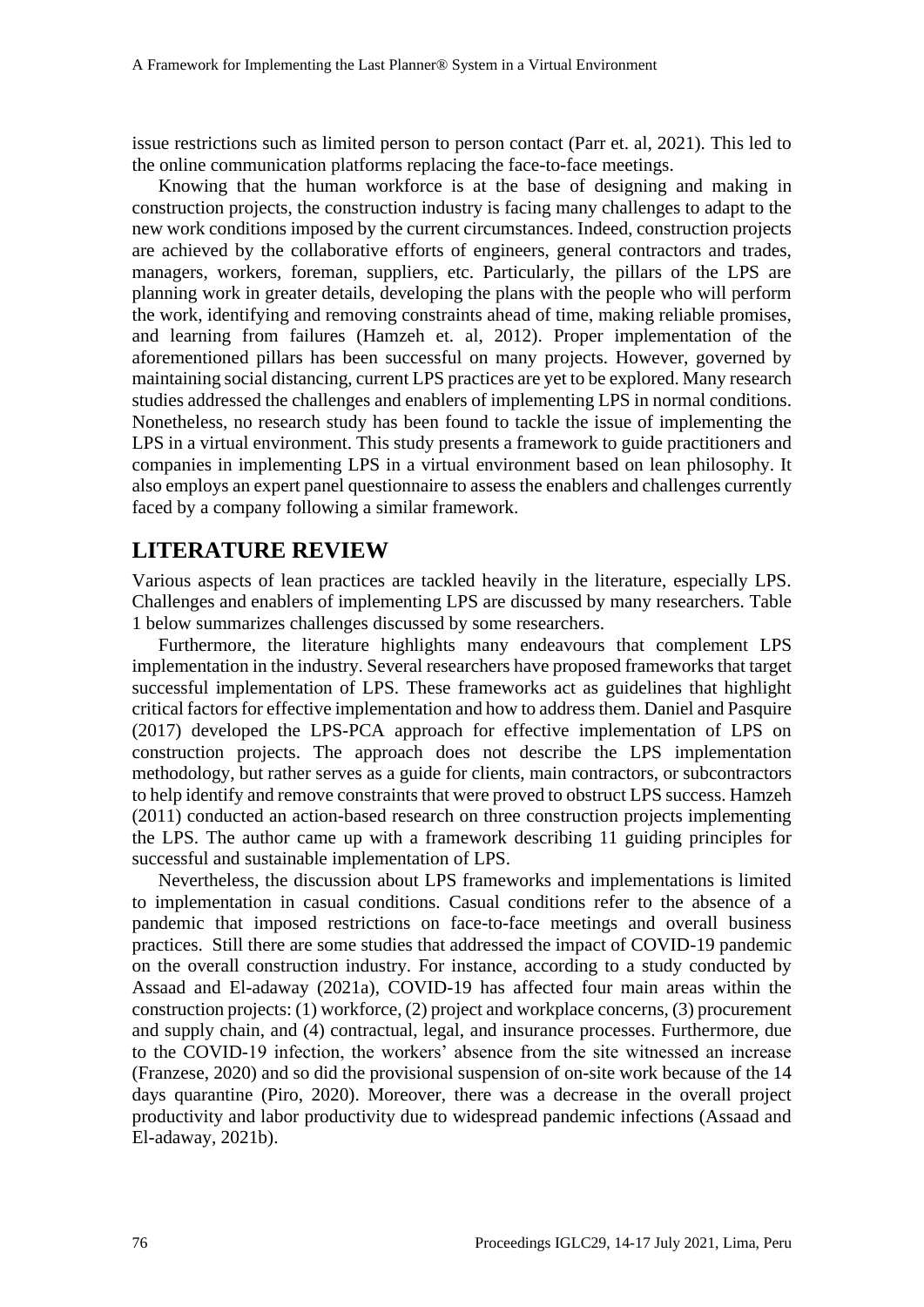Consequently, this study presents a framework for successful implementation of LPS in a virtual environment given the current conditions and addresses the challenges faced by practitioners.

| Table 1 Literature Review on Challenges to LPS Implementation |                                                                                             |  |  |  |  |
|---------------------------------------------------------------|---------------------------------------------------------------------------------------------|--|--|--|--|
| <b>Researcher</b>                                             | <b>Challenges to LPS Implementation</b>                                                     |  |  |  |  |
| Viana et. al (2010)                                           | Difficulty in adapting to the new culture                                                   |  |  |  |  |
|                                                               | Incompatible personnel qualifications                                                       |  |  |  |  |
|                                                               | Long time spent on planning issues                                                          |  |  |  |  |
|                                                               | Incomplete information                                                                      |  |  |  |  |
|                                                               | High interdependence between different processes                                            |  |  |  |  |
| Ballard et. al (2007)                                         | Strong resistance to change                                                                 |  |  |  |  |
|                                                               | Lack of leadership                                                                          |  |  |  |  |
|                                                               | Lack of commitment from upper management                                                    |  |  |  |  |
|                                                               | Lack of active support due to top-down management                                           |  |  |  |  |
| Hamzeh et. al (2016)                                          | Different levels of understanding of Lean Construction philosophy<br>Repetition of failures |  |  |  |  |
|                                                               | Non-collaborative development of the master schedule                                        |  |  |  |  |
|                                                               |                                                                                             |  |  |  |  |
| Porwal et. al (2010)                                          | Lack of training                                                                            |  |  |  |  |
|                                                               | Lack of leadership                                                                          |  |  |  |  |
|                                                               | Failure of management commitment/organizational climate                                     |  |  |  |  |
|                                                               | Organizational inertia & resistance to change<br>Stakeholder support                        |  |  |  |  |
|                                                               | Contracting and legal issues/contractual structure                                          |  |  |  |  |
|                                                               |                                                                                             |  |  |  |  |

#### Table 1 Literature Review on Challenges to LPS Implementation

#### **METHODOLOGY**

The research methodology adopted is Design Science Research. This methodology includes three main phases: problem identification, solution design, and evaluation (Offerman et. al, 2009). This study tackles the problem of implementing LPS in a virtual environment. The literature identified and classified general challenges of implementing LPS. However, no study has been found to tackle the challenges and enablers of implementing LPS in a virtual environment. As for the solution design, a framework that targets these challenges to achievement of full potential of LPS is developed. Lastly, the evaluation is performed through the assessment of enablers and challenges of implementing a similar framework. This is done by interviewing an expert panel of practitioners working on different construction projects. The practitioners work at the same company where they apply LPS in the current situation governed by safety restrictions on many aspects due to COVID-19. The company, which operates in the field of general contracting, selected a software that facilitates LPS implementation and is currently involved in six projects. The following section presents the suggested framework.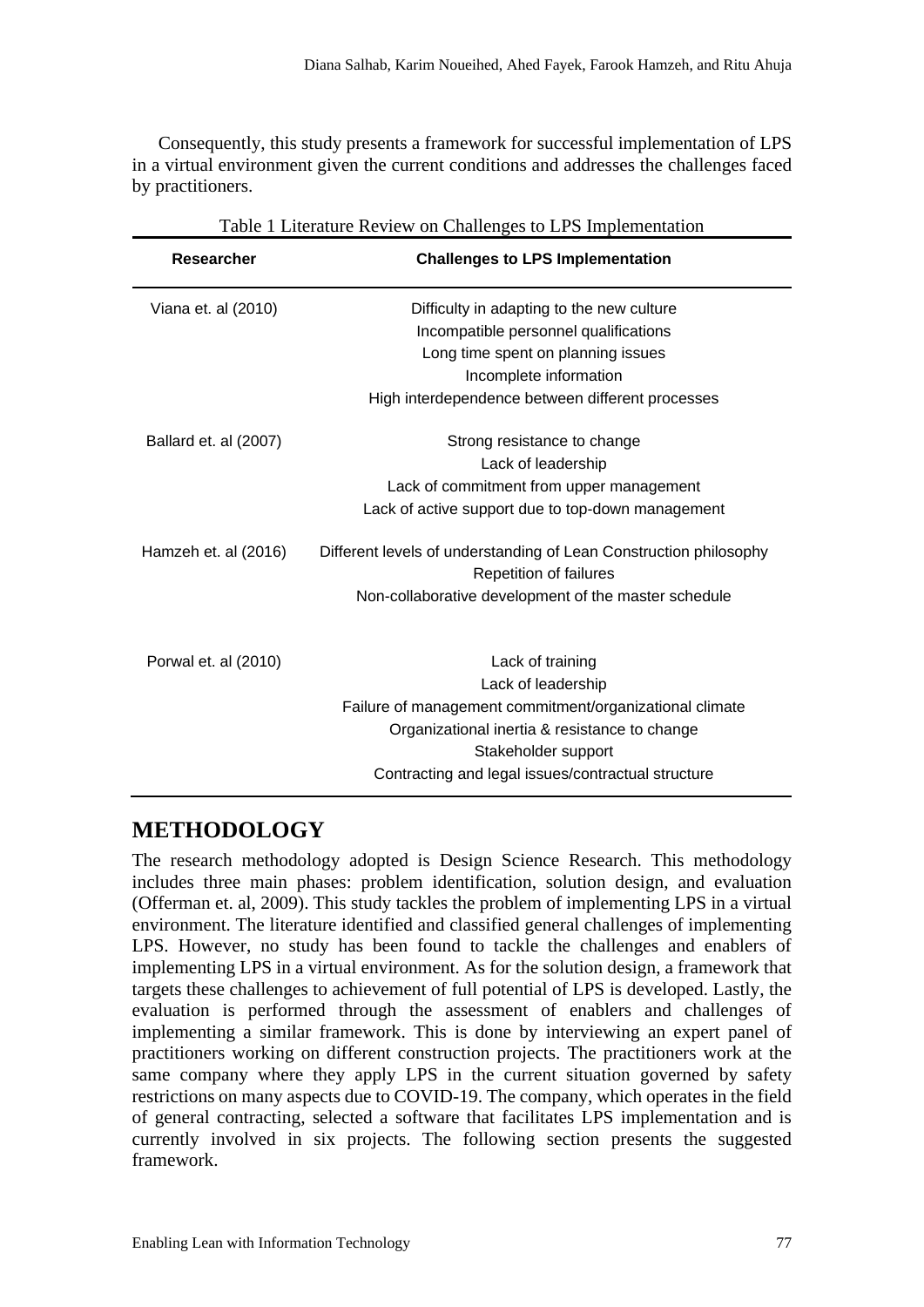### **SUGGESTED FRAMEWORK**

The challenges faced when implementing LPS may still be faced in a virtual environment. COVID-19 is a warning for people to rethink the current management methods and have the urgency to adopt a new workstyle that aims at improving productivity and reducing the impacts of possible contingency. Therefore, the suggested framework reintroduces different aspects of lean philosophy to pave the way for successful implementation of LPS. This framework is inspired by the framework developed by Hamzeh (2011); the framework was used as a starting point and amended as per the authors' research on the challenges of applying LPS in a virtual environment. Since LPS is based on collaboration and communication between different project stakeholders, the new framework facilitates LPS implementation catering to well-known challenges from previous experiences and the imposed novel challenges. The steps for implementing the framework are as follows.

**1- Top Management Buy-in:** The first step is of paramount importance; it is about the top-down management devoting a strong buy-in for the lean principles within its vision and embracing a lean culture. A lean culture implies one where everybody is encouraged to contribute to improvements in a collaborative environment. AlSehaimi et al. (2009) classified top management support as a critical success factor of LPS implementation; and it acts as a prerequisite for the following steps. They have the highest influence of change in the organization's systems and people. Managers usually resist abandoning the traditional practices they have adopted for years, and this is normal. Also, some will come with preconceived beliefs that a new system will not work. Accordingly, a mentality shift within the work environment should be achieved; it is challenging but not impossible. Presenting the advantages of lean construction through a small pilot study and more importantly showing that it works is a good strategy to achieve the shift.

**2- Mid Management and Last Planners Buy-in:** The second step is also of great importance. After the top management firmly believes in the need for LPS, they will encourage and convince the rest of the team (mid managers and last planners) to implement the method. It is expected to experience ramp up time adapting to the new system and moving people out of their comfort zone. However, providing a training where people are walked through the rational and the advantages of applying lean and last planner system eases this phase. In brief, the top management shall not push the system on the people, but rather highlight the effectiveness and the need of such a system. This will also build trust within the organization and enhance collaboration.

**3- Creating a Cross Functional Team:** "Work groups are the focal point for solving problems." (Liker, 2004). Creating a cross-functional team that brings together people from various trades and disciplines and investing in such a team is essential. Most of the improvements a company achieves could come from its people since they are the ones involved in various aspects and operations of the job. The team should have autonomy and freedom to suggest LPS implementation ideas. It is essential to have a lean expert on the team at this point to guide and oversee the whole process.

**4- Providing LPS Training:** The basis of the company's management approach needs to be one that integrates social systems with technical systems through training exceptional people (Liker, 2004). The lean expert should give a thorough and practical training on the principles and tools of LPS. It is crucial to build the discussion on the importance of embracing the long-term philosophy behind the lean culture, even at the expense of short-term financial goals; lean is way more than just tools and techniques (Liker, 2004). The training is a critical step in the overall process, it should not be pushed and forced on the team. The last planners should be highly involved as they will be the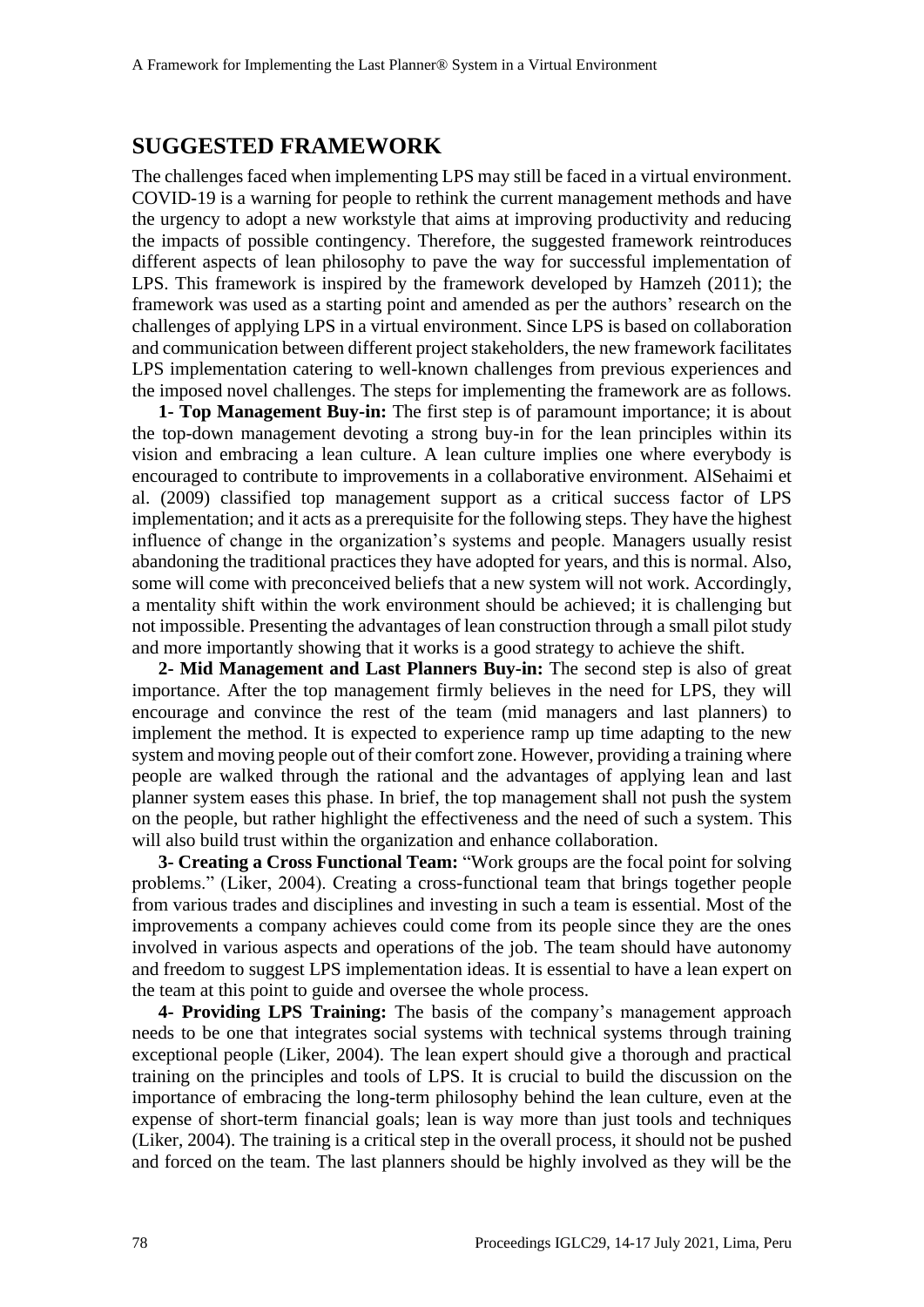ones who will utilize the LPS tool mostly. Several online communication platforms that allow screen sharing can be used to achieve this. This way, the expert providing the training can share their screen with all participants. Furthermore, virtual lean simulations are becoming a popular approach for educating people more about different lean aspects.

**5- Mapping the Planning Process Using Value Stream Mapping (VSM):** After training the team, members will have a better idea of the current practices and can contribute towards process improvements more effectively. There might exist great but undiscovered opportunities for improvements in the operations of a company; using a simple visual mapping tool such as VSM assists in uncovering such opportunities. It allows pinpointing deficiencies and wastes in the current operations and stimulates participants to think of effective alternative solutions using a common language. Therefore, the current planning process should be mapped by the team where they give feedback on how to improve the process based on their experience. This exercise can also be done using commercial applications that allow users to draw charts and diagrams seamlessly. This is equivalent to the teams meeting in a room and mapping everything with sticky notes. All participants can contribute through adding the improvement ideas they have using such online tools.

**6- Investigating Available Software:** Although meeting in one room became unfeasible due to safety restrictions, the project participants can still conduct weekly work plans and other LPS requirements through an online software. Many software support LPS implementation; the software should serve the team in achieving their needs and should have a simple interface. Essential features should include managing weekly work plans (WWP) and PPC, constraints, and coordination between trades. The last planners should still be able to link the front-end planning (master schedule) with production planning (look-ahead and WWP) using the software or else the PPC would not be a reliable indicator of the project performance (Hamzeh et. al, 2012). It is recommended to have software companies present their product and explain its features to the whole team; and the team could ask for any clarification they have in mind. To make a decision, the team should give feedback on the pros and cons of each software with respect to how well the software fits their needs.

**7- Choosing by Advantage (CBA) a Software:** The evaluation technique to pick the software is CBA which is a subjective and collaborative decision-making technique. Several potential software alternatives should be initially specified. The team must decide on the factors they are interested in such as the ability to integrate with Primavera P6, daily coordination, task duration flexibility, etc. The process could be done using simple tools such as a spreadsheet. This will help the team come to a united decision on what fits them best. At this point, a technical expert from the software company chosen should join the team for the implementation of the software and adjust it as per what the team needs and not necessarily pushing what the software does.

**8- Providing Training on the Software: The** software will be the tool the last planners use to effectively implement the LPS. The software should not be a burden on the last planners because it is critical for them to have a new system supporting their work rather than hindering it. It is highly recommended to have a representative from the software company and have flexibility to adjust according to last planners' need when possible.

**9- Preparing a Dashboard with Various Metrics:** Although PPC is the most used metric in practice, there are many metrics that are essential and complement PPC. There is a significant gap between near-term planning and long-term planning (Hamzeh et al.,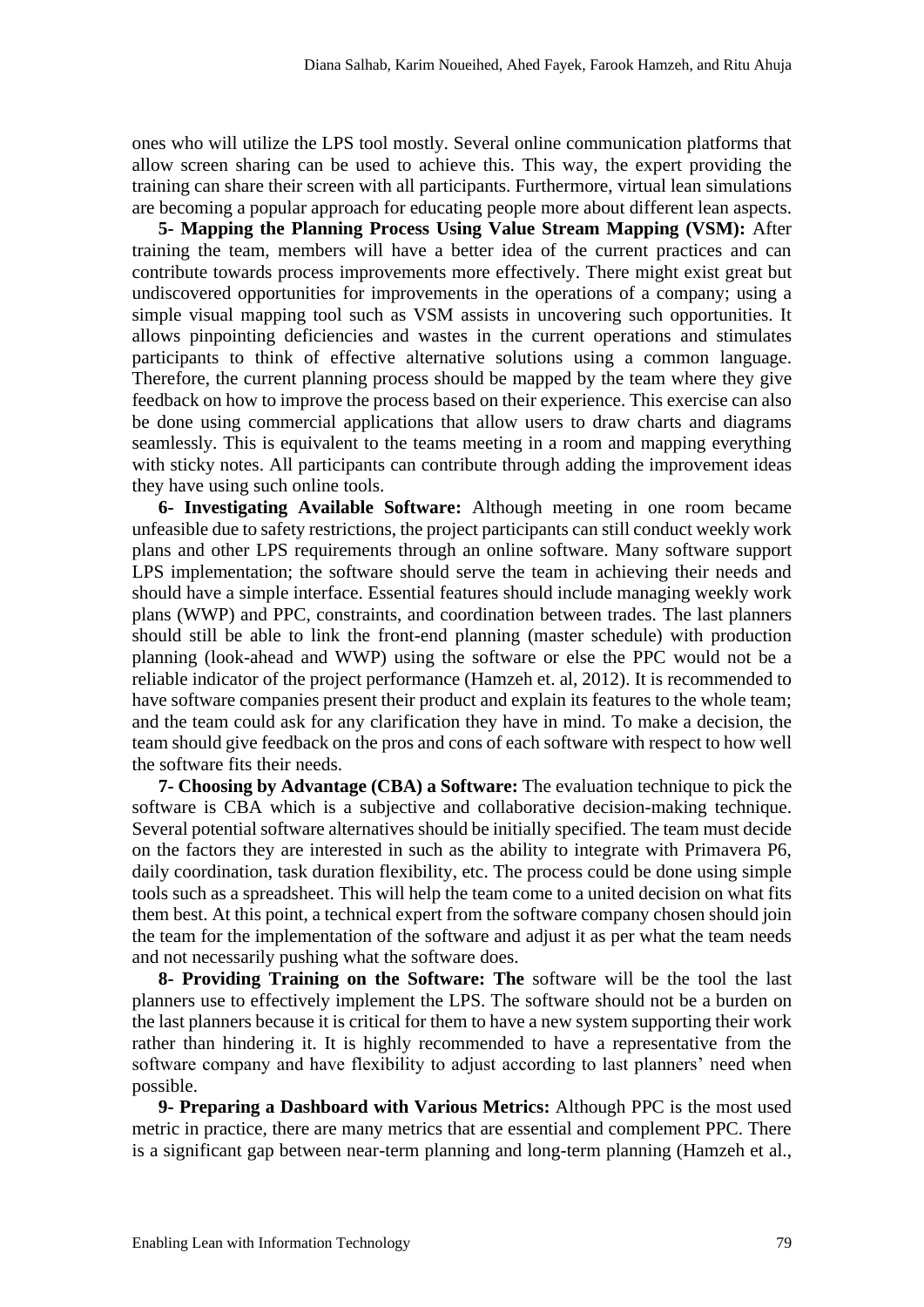2019). A dashboard will serve as a tool to continuously monitor performance and uncover hidden problems on site. Also, it is as a proactive tool that will help projects stay on track.

**10- Implementing a Pilot Study on a New Project/Project Phase:** The implementation of LPS is easier and more effective when it is implemented at an early start of a project (AlSehaimi et al., 2009). This will help the team to set the foundations right and improve as they progress. People tend to be convinced more when they see tangible results. As mentioned earlier, seeing the advantages of the lean system and understanding that it works make the project participants aspire to adopt lean.

**11- Developing a Standard Work Methodology:** The team should be able to come up with a standardized work pattern on how things should be done (frequency of meetings, look-ahead planning window, daily huddles, etc.). The team should adopt the method and improve it as work progresses; they could go back to the mapping process to re-adjust it as per the needs if necessary. It is essential for the team to develop a checklist in each meeting to ensure that the objectives of the meetings are met. Also, it is important that all participants contribute during the online meetings.

**12- Developing a Plan for Sustaining LPS:** Having a plan for sustaining the LPS system and other lean practices is substantial. Failure to do so will impair all the efforts exerted in securing a lean environment for the current and future projects. LPS is sustained whenever the teams and the company realize the benefits and not just learn about them. Hamzeh (2009) stated that it is important to have a positive experience during initial LPS implementation. This is a significant factor for sustaining LPS since the last planners would pick up the pace on how to implement LPS and realize the benefits of it. Another contributing factor in this step is the top management. Sustaining LPS requires investing in tools such as the software, training workshops, experts… It also requires the company to embed LPS standards into the work methods and to have first run studies and trials to assess inefficiencies in the system.

The process aims at helping people challenge the status-quo and expand their knowledge. The human factor is highlighted in each step of the process and should be the driving factor of LPS implementation in any environment. If performed correctly, this will potentially increase the responsiveness of the organization which is a fundamental organizational trait in these turbulent times that the industry is passing through. The process is summarized in Figure 1.



Figure 1 Flowchart of the Framework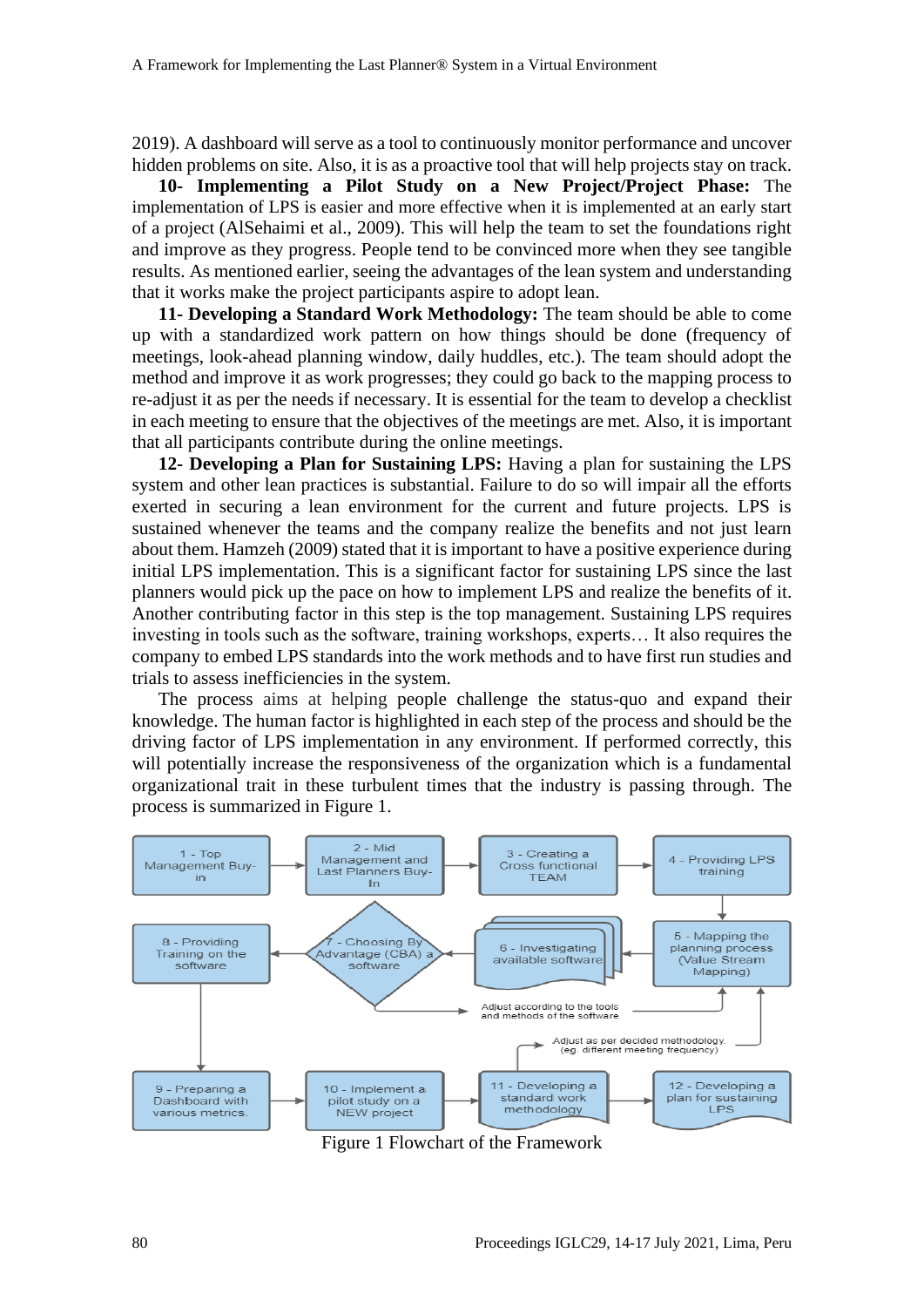#### **APPLICATION OF FRAMEWORK RESULTS**

A set of 14 questions related to implementation of LPS is prepared based on extensive literature review. These questions are addressed to three superintendents working on different projects but are from the same general contracting company. The  $4<sup>th</sup>$  person represents an electrical trade company working with the contracting company.

| Table 2: Expert Panel Questionnaire                                                                         |                                    |                                                      |                             |                                |  |
|-------------------------------------------------------------------------------------------------------------|------------------------------------|------------------------------------------------------|-----------------------------|--------------------------------|--|
| Question                                                                                                    | Sup. 1                             | Sup. 2                                               | Sup. 3                      | <b>Trade</b><br><b>Partner</b> |  |
| 1-What is the level of<br>engagement in the weekly<br>planning meeting in a virtual<br>environment?         | Very High                          | Very High                                            | High                        | High                           |  |
| 2-What is the level of<br>transparency between trades<br>in a virtual environment?                          | <b>Neither</b><br>high nor<br>low. | High                                                 | Neither<br>high nor<br>low. | Neither high<br>nor low.       |  |
| 3-What trust level you have<br>that the preceding trades will<br>finish as promised?                        | High                               | High                                                 | High                        | High                           |  |
| 4-How much do you rate<br>team satisfaction in a virtual<br>environment?                                    | Very<br>satisfied                  | Satisfied                                            | Satisfied                   | Satisfied                      |  |
| 5-What is the level of<br>cooperation between the<br>different trades within the<br>virtual environment?    | High                               | High                                                 | High                        | High                           |  |
| 6-What is your level of<br>awareness about the<br>progress of different trades in<br>a virtual environment? | Very High                          | Very High.<br>It is easier<br>to see the<br>progress | Very High                   | Very High                      |  |
| 7-It was difficult to move to<br>online communication<br>platforms.                                         | <b>Disagree</b>                    | Agree; but<br>got easier                             | <b>Disagree</b>             | <b>Disagree</b>                |  |
| 8-The software used is<br>comprehensive for LPS<br>implementation and it covers<br>all aspects of LPS.      | Agree                              | Strongly<br>agree                                    | Agree                       | Strongly<br>agree              |  |
| 9-The software can<br>document failure reasons                                                              | Agree                              | Strongly<br>agree                                    | Agree                       | Strongly<br>agree              |  |
| 10-Metrics used are enough<br>for proper project control in a<br>virtual environment.                       | Agree. PPC<br>is enough            | <b>Neither</b><br>agree nor<br>disagree              | Agree                       | Agree                          |  |
| 11-LPS was implemented<br>correctly.                                                                        | Agree                              | Agree                                                | Agree                       | Agree                          |  |

The questions are aimed at understanding the practices, challenges, and enablers of implementing LPS in the current virtual environment. The first 11 questions are on a Likert scale; some have answers ranging from strongly disagree to strongly agree and others from very low/dissatisfied to very high/satisfied. These questions are summarized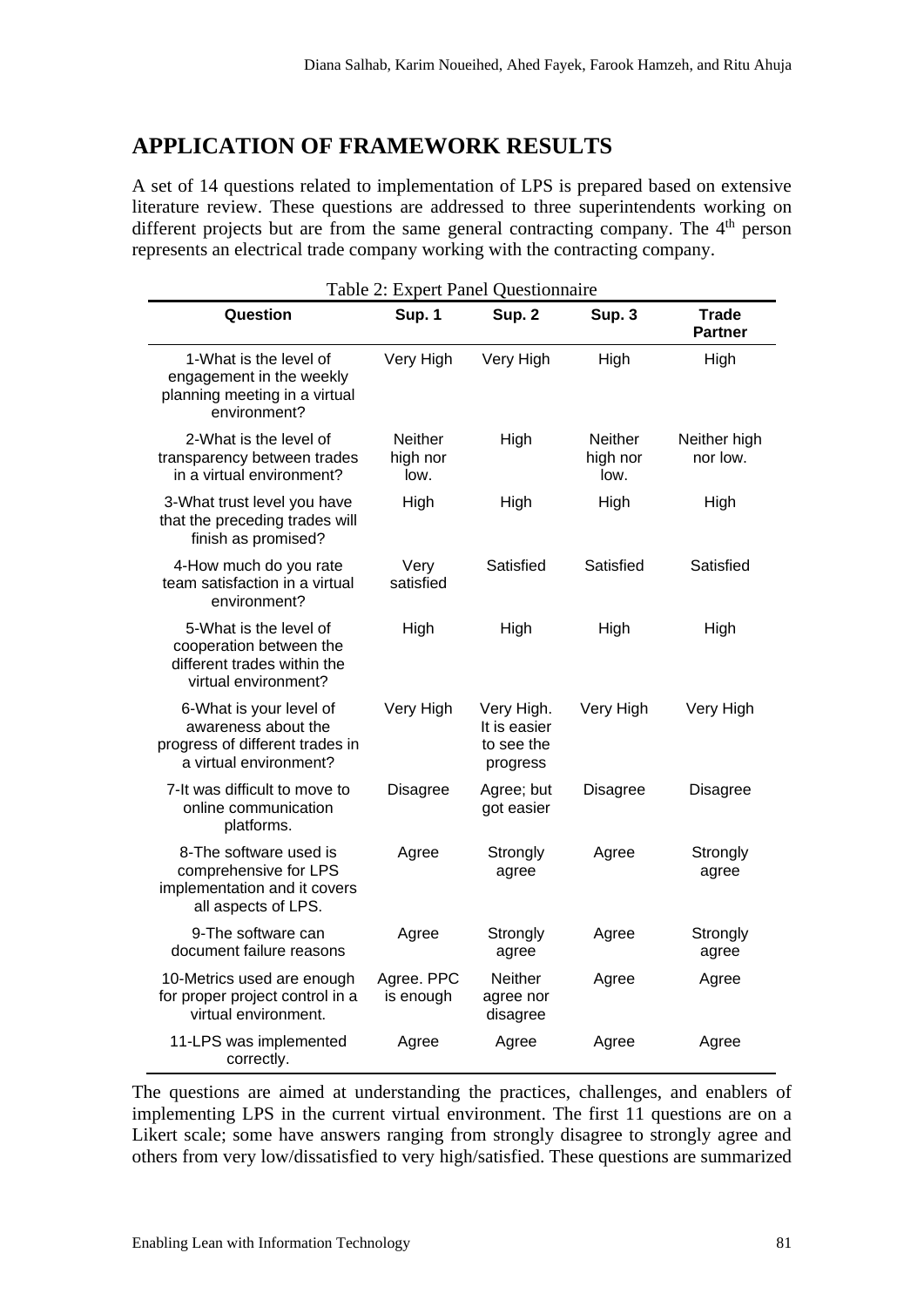in Table 2. The rest of the questions are open-ended and discussed afterwards. Finally, to get input on the challenges from an upper management perspective, one of the company's senior managers was interviewed. The interview results are summarized at the end of this section. Note that the interviews were done with each person independently so that no one participant would influence the opinion of other participants.

#### **12-How can you improve the LPS implementation and increase trust and transparency in your opinion in a virtual environment?**

All superintendents endorse the idea that more practice is needed to improve the LPS implementation. This includes training and practice on effective use of online communication platforms and active engagement of all participants during meetings. The superintendents emphasized the importance of buy-in from trades, which would increase the transparency between them. This is realized through proper training, assigning the right responsibilities to the right people, having accountability, and trusting others' work.

#### **13-What do you think can be done to get culture lean in a virtual environment?**

Although it is recurring, the concept of training seems to be a part of the solution to many issues; and this sheds light on its importance. The experts emphasized the importance of project participants getting together as a team to learn more about LPS and lean construction in general. Through proper training, the participants will embrace the lean way of thinking. Consequently, this creates a clearer visibility about the status of the project and the proactive management needed to properly steer the work. Empowering the participants with a good understanding of the advantages of LPS and lean concepts has proven to be a very useful approach, said the experts.

#### **14-What is the main challenge you are facing in implementing LPS in the virtual environment?**

All superintendents state that the main challenges include having a positive buy-in from the trades, but this applies also to implementing LPS in normal conditions. The main challenge for all superintendents was the absence of face-to-face interaction between team members which is essential for establishing and maintaining trust and high morale.

The manager had a different view on the challenges of LPS implementation. The interview focused on the impact of moving into a virtual environment from a management perspective. He asserted the importance of face-to-face interaction in learning more about the team members and building trust in each one of them. Having said so, the lack of physical interaction constitutes the major issue in moving to online communication platforms. Additionally, as a manger, he highlighted the challenge of keeping the trades engaged and winning their buy-in and belief in the effectiveness of LPS. According to him, this requires senses other than verbiage; the body language and tactile factor is a prerequisite for the buy in. Moreover, he highlighted the effectiveness of using a software to steer parts of the project and adopting it as a tool to build transparency within teams. The software serves as a tool to highlight areas of improvement and real-time progress for all the last planners and managers. However, he believes that the software cannot be used to manage the whole aspects of the project. Being physically on site is inevitable for building trust among the teams. For these reasons, current restrictions make it difficult to achieve this buy-in, build the necessary trust, and implement LPS effectively on projects.

## **DISCUSSION**

From a last planner's perspective, it could be noted that the virtual environment embraced LPS practices because the survey results show that people are encouraged to work on the LPS software, and they want to adopt LPS. However, from a management perspective,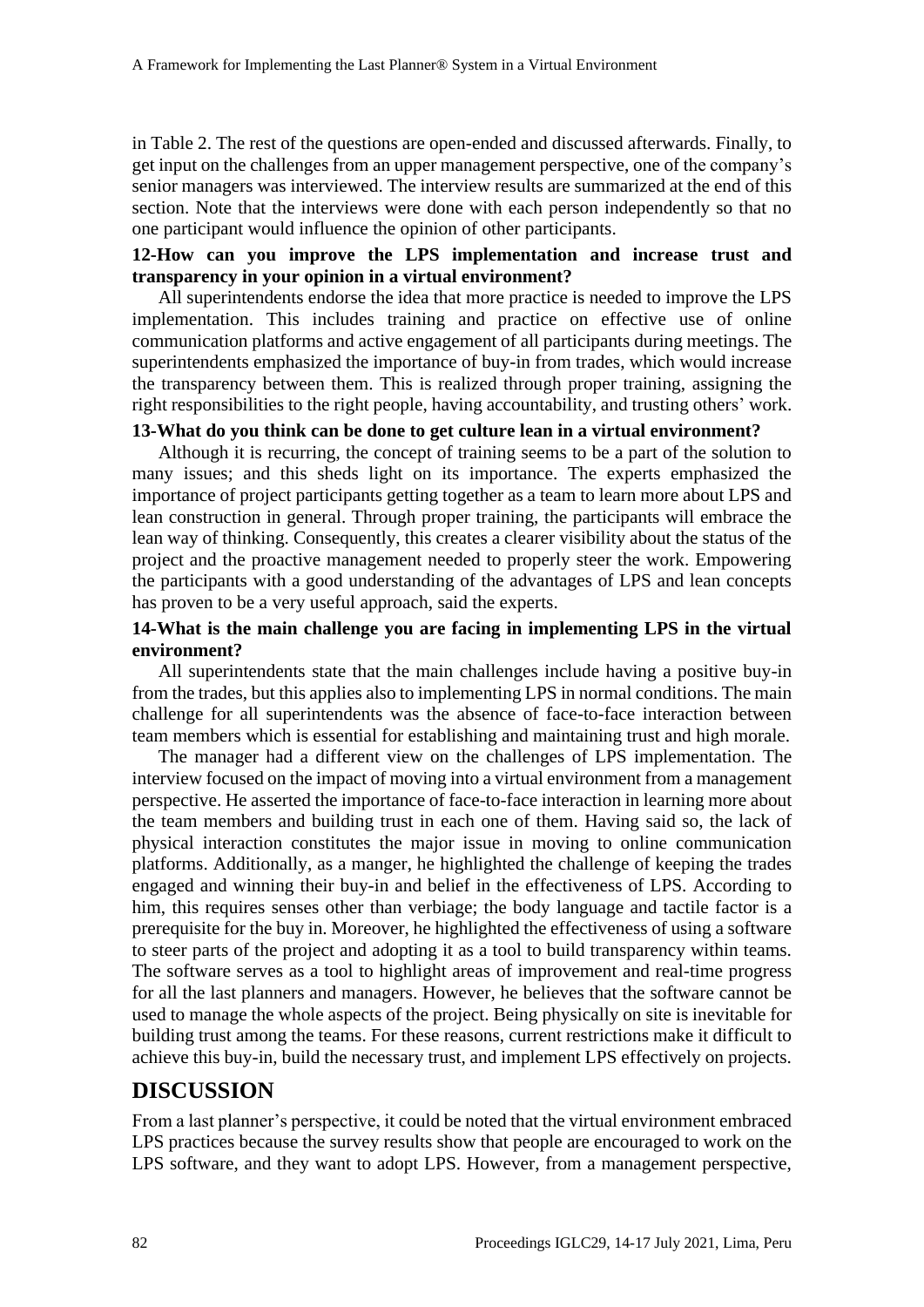the challenges are more critical to deal with. This framework is promising in terms of fostering a successful LPS implementation. One drawback resulting from the shift to online communication platforms was spending time adapting to new technologies, but still it was not a major obstacle due to the fast-learning curve. Furthermore, sometimes people tend to be less engaged in online meetings where they get easily distracted away from their devices. Having the option to turn off the video and the microphone makes it easier to adopt such a behavior. On the other hand, contractors or stakeholders who are engaged in many projects found it way more effective to complete all their meetings online instead of wasting time commuting, moving from one site to another, and getting stuck in traffic. This does not eliminate the importance of conducting face-to-face meetings whenever possible.

This framework aims at spreading a culture of learning and cooperation, and it focuses on providing various types of training. Most importantly, the framework addresses the issue of maintaining physical separation, which has never been perceived an option for implementing LPS before COVID-19 hit. Moreover, the platform provides visual control over who fulfilled their promises, which in turn enforces commitment. Note that the company chose the specific LPS software based on its features that are compatible with the company's needs and capabilities, the participants' skills, and the project complexity.

## **CONCLUSIONS**

The global COVID-19 pandemic modified the usual ways of running different businesses including construction projects, and it was not accounted for in any production system. Various restrictions arose as a response to the pandemic, encompassing mainly limited physical contact. This led to a shift in communication approaches from traditionalphysical meetings to online communication platforms. Aside from the challenges that LPS implementation faces during normal conditions, its implementation holds the potential of new challenges after the newly emerged restrictions. This study aims at providing a framework for successful implementation of LPS in a virtual environment and seeks to assess the challenges and enablers of such implementation. The framework focuses on getting a strong buy-in for the lean system from all participants, providing LPS training, mapping the current process, choosing a suitable software to implement LPS, and implementing a pilot study along with other steps. The framework places great importance on providing a lean culture; one where each participant is valued as an effective member and is encouraged to contribute to improvements within the company. Evaluation of this framework was performed through an expert panel questionnaire with five practitioners applying a similar framework. The results showed that the practitioners found it effective switching from analogue mode to a virtual mode given that they adopted a similar approach explained in the framework. The challenges overcame were communication, collaboration, and technical challenges. However, from a management point of view, the main challenge that was still there is the absence of physical interaction which affected trust and buy-in; these are critical for proper management. Embracing a lean culture and facing these challenges with a lean mindset turned these challenges into opportunities; this was shown in the results of the interviews with the superintendents. The limitation of the study is that only five practitioners are interviewed. It is recommended for future studies to interview further practitioners from various trades and explore additional aspects of the virtual implementation.